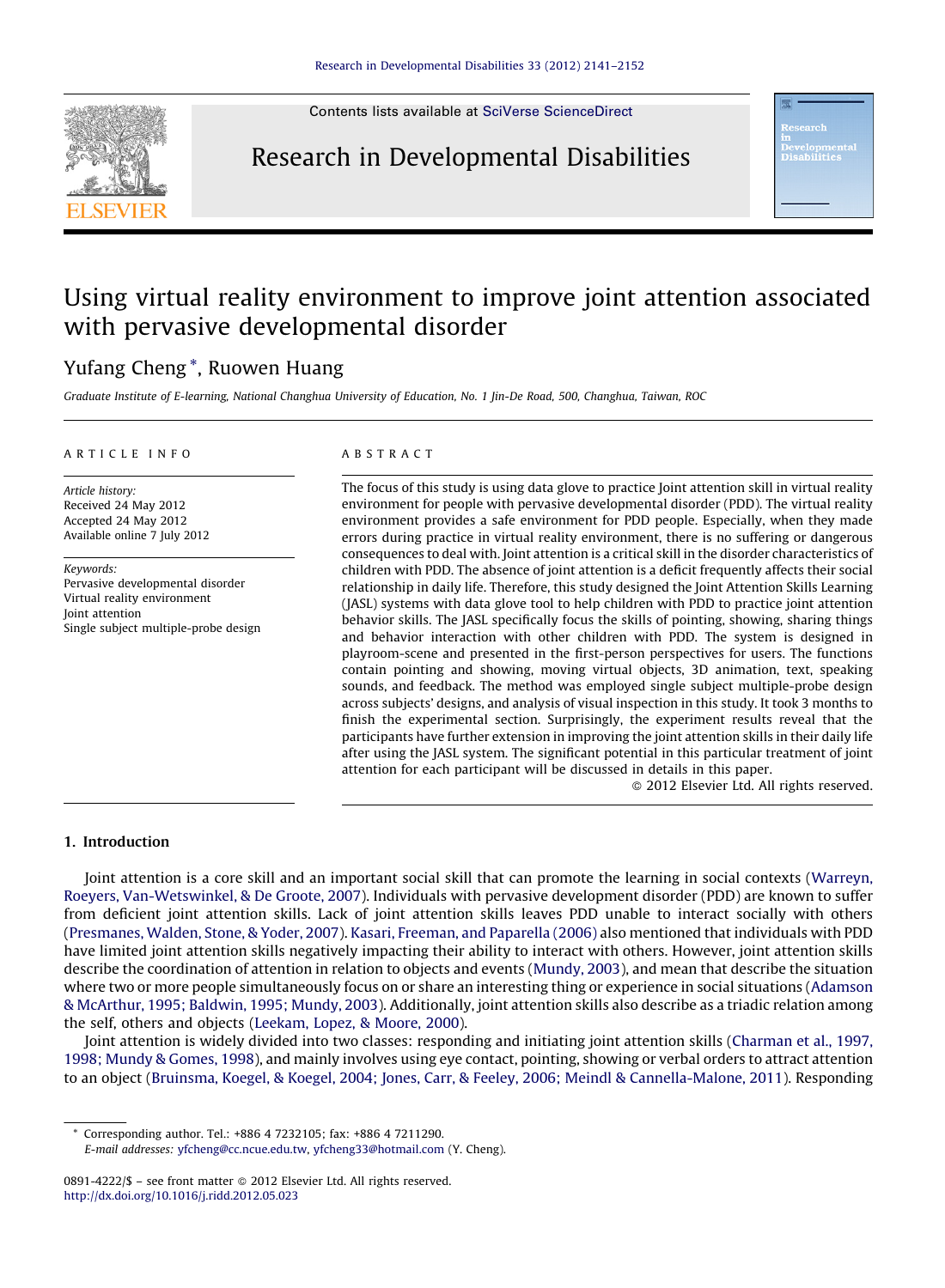joint attention (RIA) skills refer to response by pointing or showing to enhance social interaction with others ([Brooks](#page--1-0) & Meltzoff, 2005; Leekam, [Hunnisett,](#page--1-0) & Moore, 1998; Sigman & Ruskin, 1999). Initiating joint attention (IJA) skills is defined as the use of eye contact, gaze shifting, and pointing to initiate coordinated attention with another individual ([Franco](#page--1-0) & [Butterworth,](#page--1-0) 1996; Mundy & Crowson, 1997; Seibert et al., 1982). More specifically, some studies indicated that children typically develop the ability to participate in joint attention at between 6- and 12-months of age ([Butterworth](#page--1-0) & Jarrett, 1991; Leekam et al., 1998; Mundy & Gomes, 1998; [Povinelli](#page--1-0) & Eddy, 1997). Initiating and responding joint attention skills are related to expressive and receptive language acquisition, and even associated with general cognition [\(Morales](#page--1-0) et al., 2000). Furthermore, initiating and responding joint attention skills reflect behavior and mental processes and promote human learning and development of social cognition, interaction and communication (Mundy & [Newell,](#page--1-0) 2007). Additionally, the RJA and IJA are also characterized by affective development of symbolic play and imitative behavior for children with PDD, which are essential in social language development. Therefore, initiating and responding joint attention skills is closely correlated in the development of social skills for PDD.

However, the children with PDD always distract difficulty in understanding the intentions and inferring the mental states of others ([Tomasello,](#page--1-0) Carpenter, Call, Behne, & Moll, 2005), and consequently preventing them from using RJA and IJA skills for social interaction, such as pointing and showing (Carpenter, Call, & [Tomasello,](#page--1-0) 2002; Mundy, Sigman, Ungerer, & [Sherman,](#page--1-0) 1986). Kasari et al. [\(2006\)](#page--1-0) suggested that significant joint attention deficits exist for children with PDD, rendering them unable to establish joint attention skills to interact with others. Thus, such children were unable to participate in or respond to joint attention associated with others (Corkum & Moore, 1998; [Presmanes](#page--1-0) et al., 2007). Furthermore, [Whalen,](#page--1-0) [Schreibman,](#page--1-0) and Ingersoll (2006) tried to develop a treatment for responding and initiating joint attention skills, and taught children with PDD appropriately implement responding and initiating joint attention skills their results indicating that children with PDD were exhibited a positive change in joint attention skills. MacDuff, Ledo, [McClannahan](#page--1-0) and Krantz (2007) used the verbal bids including the script prompts, the no script prompts, and pointing to teach three children with PDD joint attention skills. Their study of indicated that three participants could use promote bids of joint attention skills to interact with others. But, some uncontrollable situations were happened (e.g. unstable emotions) for children with PDD.

Recently, some studies have found that children with PDD were attracted to computer-based tasks (Chen & [Bernard-](#page--1-0)[Optiz,](#page--1-0) 1993), and that computer technology provides an opportunity to practice skills with repetitive function. The virtual reality environment also has navigation features based on user of perspective view, and can enable children with PDD to experience situations similar to real life ([Parsons](#page--1-0) et al., 2000). Further, the virtual reality environment provided an virtual character (avatar) to represent user participation in social activities ([Cheng](#page--1-0) & Ye, 2010), and social cognitions and skills learning (Cheng, Moore, [McGrath,](#page--1-0) & Fan, 2005; Parsons & Mitchell, 2002).

Studies have shown that individuals with PDD can use virtual reality to learn simple social interaction skills, and computers can provide them with more opportunities for involvementin learning activities (Parsons, [Mitchell,&Leonard,](#page--1-0) 2004). [Mengue-](#page--1-0)Topio, Courbois, Farran and [Sockeel\(2010\)](#page--1-0) built a virtual route map environment and requested that people with PDD identify the shortest path from a specific station to a store for subjects with PDD and furthermore compared with 18 members of a control group. The results indicated that participants with PDD memorize the landmarks and then find the shortest path through learning the virtual map environment. Cheng, [Chiang,](#page--1-0) Ye and Cheng (2010) proposed using the collaborative virtual learning environment intervention-system to improve social empathy for three children with PDD, and showed that three participants improved their empathic skills and understanding of social empathy. Furthermore, Cheng and Chen [\(2010\)](#page--1-0) investigated using the 3D virtual character expression system to help three children with PDD understand the expression of others, and the results demonstrated that three participants exhibited significantly improved understanding of social emotions. Therefore, the virtual reality environment provided an interesting and stimulated motivation for learning social skills ([Brown,](#page--1-0) Neale, Cobb, & [Reynolds,](#page--1-0) 1999), and provided users potential benefits by allowing them to simulate their real life human social interaction (Churchill, Snowdon, & Munro, 2001; Parsons, Mitchell, & Leonard, 2005; Passerino & [Santarosa,](#page--1-0) 2008).

Additionally, data gloves motivate children with PDD to interact in virtual environment. Bruno and [Muzzupappa](#page--1-0) (2010) designed 3D virtual microwave applied data glove to assess effects of virtual microwave for PDD with children, their study demonstrated that the usefulness of the virtual reality was helpful for children with PDD. Pabon et al. [\(2007\)](#page--1-0) proposed designing a virtual kitchen scene using data gloves and vibration tactile stimulus to help with social interaction and physical rehabilitation, and the results demonstrated that the data glove stimulates capture of hand motion in rehabilitation and also help their social skills. Thus, the results indicated that using computer technology in education for children with PDD is a trend, and such children have the potential ability to learn social skills through individualized learning (Bell & [Potter,](#page--1-0) 2001).

Therefore,this study developed the Joint Attention Skills Learning system (JASL system) and applied data glove to practice joint attention skills, and learned the fundamental concepts of the joint attention skills of pointing, showing, sharing, and interaction for children with PDD.

#### 2. The development of JASL system

#### 2.1. JASL system

This study creates a simulated environment to promote joint attention skills for children with PDD, and the JASL system was developed using 3Ds Max and Virtools. Virtools Scripting Language (VSL) was selected as the programming language (VSL) owing to its functions.